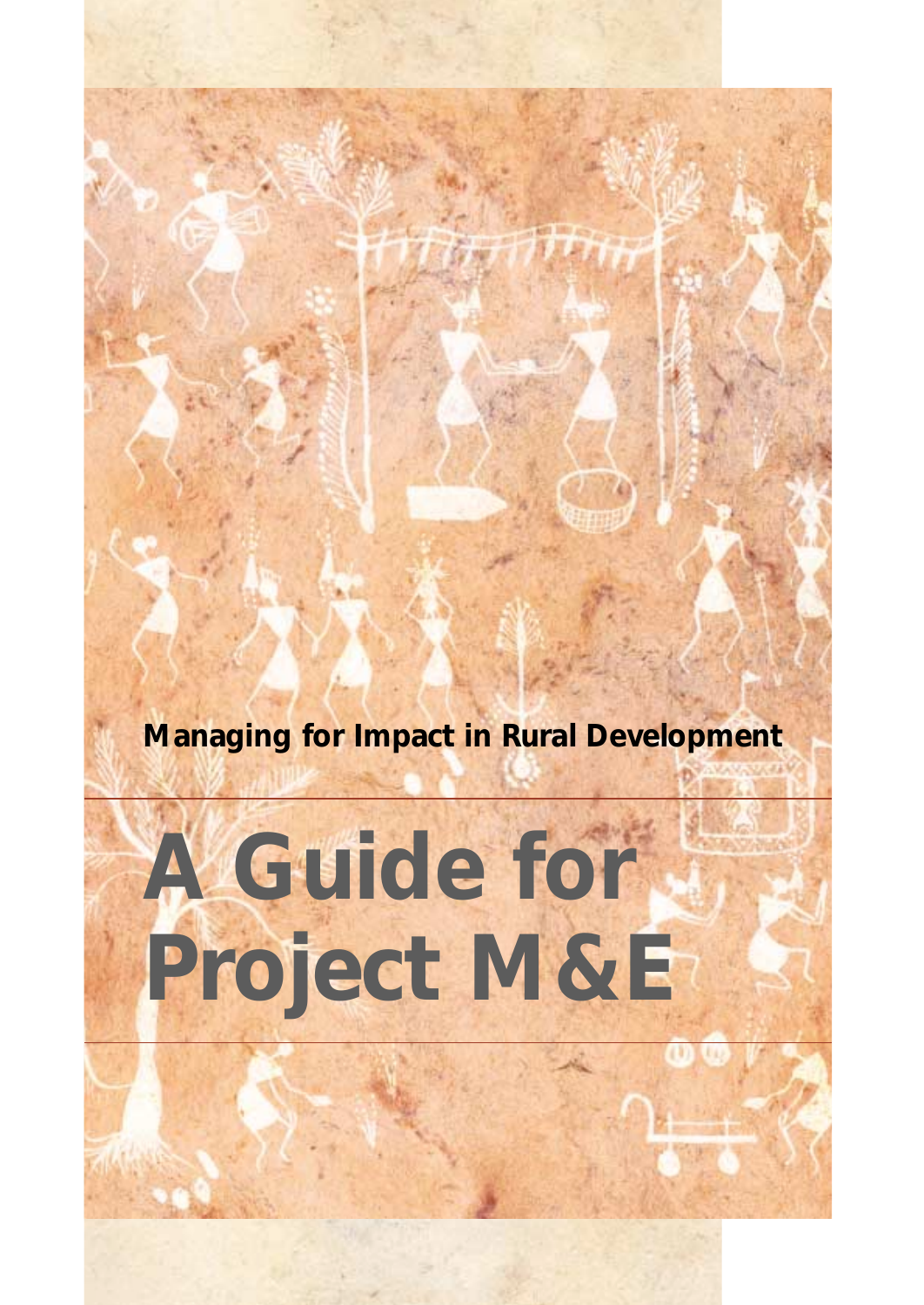### **Credits**

© International Fund for Agricultural Development (IFAD) 2002.

#### ISBN

All rights reserved. No part of this document may be reproduced without the prior permission in writing of the International Fund for Agricultural Development (IFAD).

The ideas and opinions contained in this guide are those of the authors and do not necessarily represent the views of IFAD.

Published by IFAD, Office of Evaluation and Studies (OE).

Coordination: Jean-Philippe Audinet and Paolo Silveri (Office of Evaluation and Studies, IFAD) and Irene Guijt (Learning by Design)

Authors: Irene Guijt (Learning by Design, Randwijk, The Netherlands) and Jim Woodhill (International Agriculture Centre, Wageningen, The Netherlands)

Research and writing assistants: Mundie Salm and Julia Wright

Field researchers (in alphabetical order): Rekha Dayal (India), Irene Guijt (Mali), Cheick Kamaté (Benin), Deb Johnson (Ghana, Morocco, Tanzania, Uganda), Britha Mikkelsen (Bangladesh, India), Claus Rebien (Indonesia), Gloria Vela (Brazil, Colombia, Ecuador, Guatemala, Nicaragua, Peru, Venezuela), Jim Woodhill (Armenia), Elsayed Zaki (Yemen)

Graphic design: Martha Lauría (www.lauria.org)

Cartoons: Julie Smith

Diagrams: Michelle Luijben-Marks

Copyeditors: Brett Shapiro and Heidi Craig



IFAD - INTERNATIONAL FUND FOR AGRICULTURAL DEVELOPMENT . FIDA - FONDS INTERNATIONAL DE DÉVELOPPEMENT AGRICOLE IFAD - الصنسندوق البدولبي للتسنمسيسة البزراعييسة • FIDA - FONDO INTERNACIONAL DE DESARROLLO AGRÍCOLA

Via del Serafico, 107 · 00142 Rome, Italy · Tel. +39-0654591 · Fax +39-065043463 · e-mail ifad@ifad.org · oemailbox@ifad.org · Web Site www.ifad.org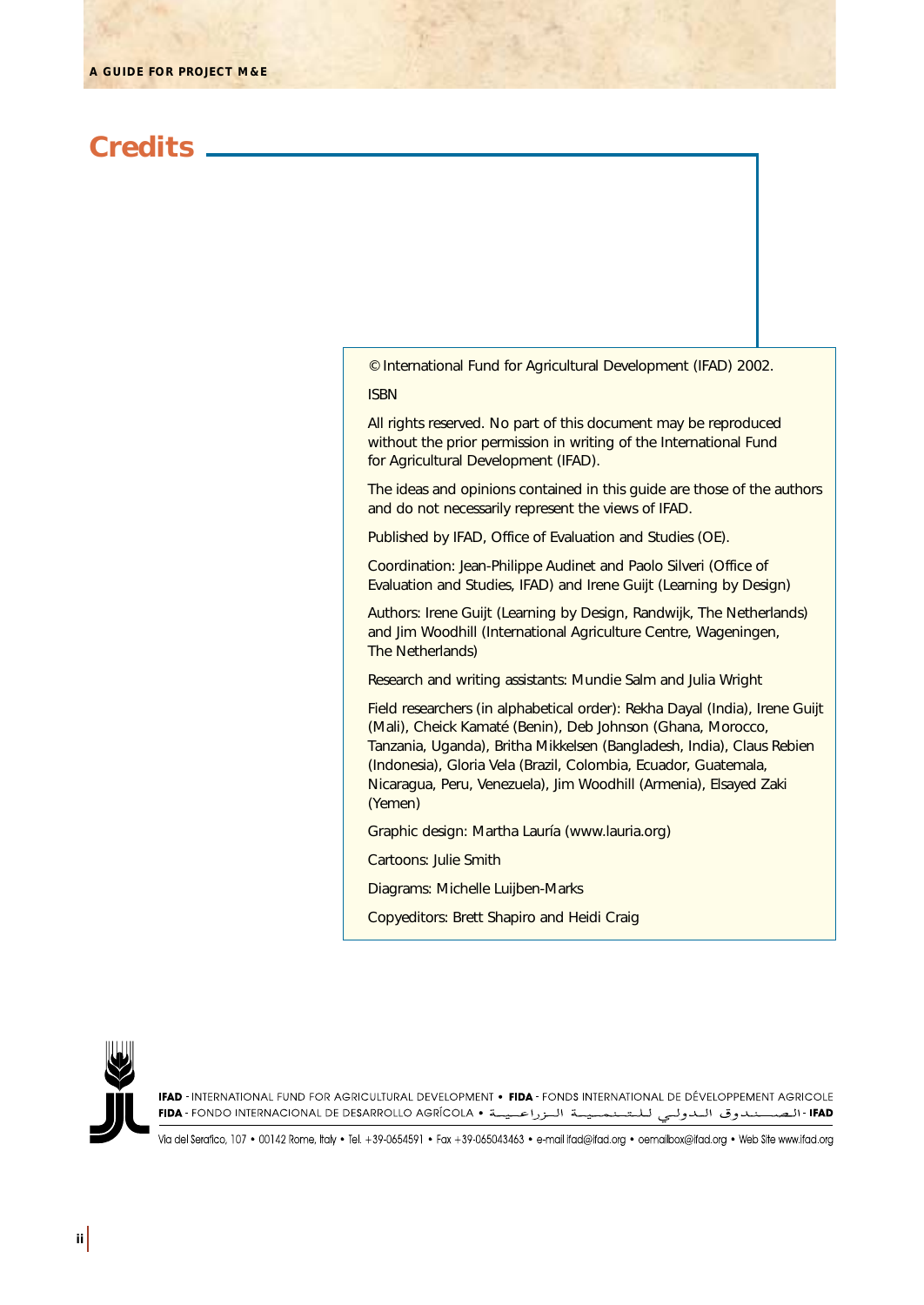# **Table of Contents**

|          | <b>Navigating the Guide</b>                                      | v        |
|----------|------------------------------------------------------------------|----------|
|          | Acknowledgements                                                 | vii      |
| Acronyms |                                                                  | iх       |
|          | Section 1. Introducing the M&E Guide                             | $1 - 1$  |
| 1.1      | About the Guide                                                  | $1 - 3$  |
| 1.2      | The Basis of the Guide                                           | $1 - 4$  |
| 1.3      | Using the Guide                                                  | $1 - 8$  |
| 1.4      | The Nature of IFAD-Supported Projects                            | $1 - 10$ |
| 1.5      | Implications for M&E of Changing Approaches to Development       | $1 - 15$ |
|          | Section 2. Using M&E to Manage for Impact                        | $2 - 1$  |
| 2.1      | An Overview of Using M&E to Manage for Impact                    | $2 - 3$  |
| 2.2      | Management and M&E                                               | $2 - 9$  |
| 2.3      | Guiding the Project Strategy for Poverty Impact                  | $2 - 13$ |
| 2.4      | Creating a Learning Environment                                  | $2 - 18$ |
| 2.5      | <b>Ensuring Effective Operations</b>                             | $2 - 20$ |
| 2.6      | Setting Up and Using the M&E System                              | $2 - 22$ |
| 2.7      | The Basics of Participatory M&E                                  | $2 - 26$ |
|          | Section 3. Linking Project Design, Annual Planning and M&E       | $3 - 1$  |
| 3.1      | An Overview of Linking Project Design, Annual Planning & M&E     | $3 - 3$  |
| 3.2      | Designing for Learning, Empowerment and Sustainability           | $3-6$    |
| 3.3      | Introducing the Logical Framework Approach                       | $3 - 12$ |
| 3.4      | Using the Logical Framework Approach                             | $3 - 17$ |
| 3.5      | From a Logframe Matrix to an Annual Work Plan and Budget         | $3 - 25$ |
| 3.6      | Outlining M&E During Initial Project Design                      | $3-29$   |
|          | Section 4. Setting Up the M&E System                             | $4 - 1$  |
| 4.1      | Overview of Setting Up the M&E System                            | $4 - 3$  |
| 4.2      | Key Steps in Setting Up the M&E System                           | $4 - 8$  |
| 4.3      | Documenting the M&E Plan                                         | $4 - 16$ |
| 4.4      | Quality of Your M&E and Keeping it Updated                       | $4 - 20$ |
|          | Section 5. Deciding What to Monitor and Evaluate                 | $5-1$    |
| 5.1      | An Overview of Deciding What to Monitor and Evaluate             | $5 - 3$  |
| 5.2      | Knowing What You Need to Know                                    | $5-6$    |
| 5.3      | Using the M&E Matrix for Detailed Planning                       | $5 - 13$ |
| 5.4      | Being Guided by Performance Questions                            | $5 - 15$ |
| 5.5      | Focusing on Key Information and Optimal Indicators               | $5 - 18$ |
| 5.6      | Making Comparisons and the Role of Baselines                     | $5 - 30$ |
| 5.7      | Updating Your Information Needs and Indicators                   | $5 - 35$ |
|          | Section 6. Gathering, Managing and Communicating Information     | 6-1      |
| 6.1      | An Overview of Gathering, Managing and Communicating Information | $6 - 3$  |
| 6.2      | Deciding Which Methods to Use                                    | $6 - 7$  |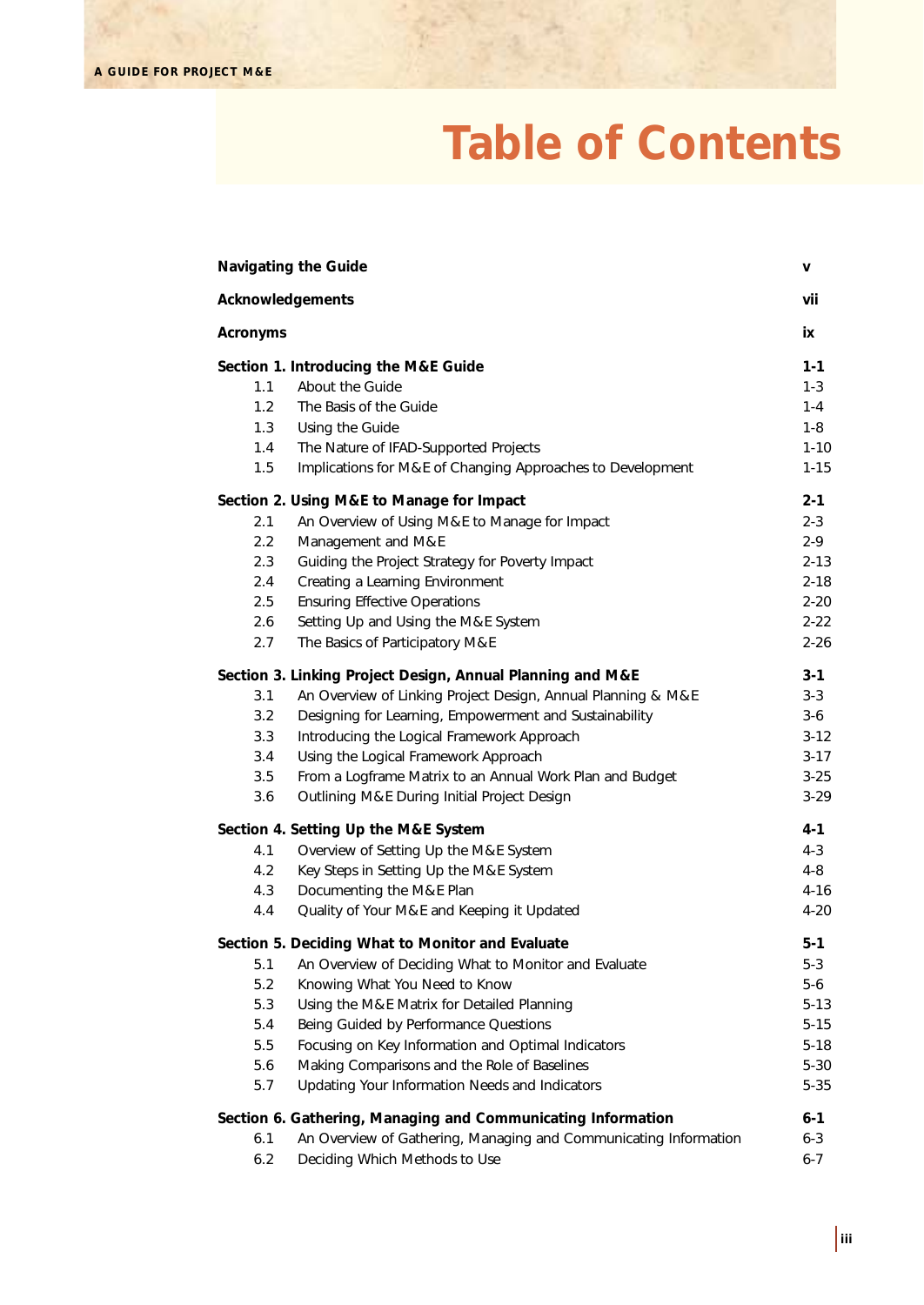×

| 6.3   | Gathering Data From the Field                                               | $6 - 16$ |
|-------|-----------------------------------------------------------------------------|----------|
| 6.4   | Collating, Analysing and Storing Information                                | $6 - 22$ |
| 6.5   | Communicating M&E Findings for Action and Accountability                    | $6 - 26$ |
|       | Section 7. Putting in Place the Necessary Capacities and Conditions         | $7-1$    |
| 7.1   | An Overview of Putting in Place the Necessary Capacities and Conditions     | $7-3$    |
| 7.2   | Human and Institutional Capacity                                            | $7-8$    |
| 7.3   | Incentives for M&E                                                          | $7-19$   |
| 7.4   | Organising M&E Structures and Responsibilities                              | $7 - 24$ |
| 7.5   | Organising the Project's System for Managing Information                    | $7 - 31$ |
| 7.6   | Finances and Resources to Operate the M&E System                            | $7 - 35$ |
|       | Section 8. Reflecting Critically to Improve Action                          | $8 - 1$  |
| 8.1   | An Overview of Reflecting Critically to Improve Action                      | $8 - 3$  |
| 8.2   | How to Encourage Critical Reflection                                        | $8-6$    |
| 8.3   | Making M&E Events More Reflective                                           | $8 - 12$ |
| 8.4   | The Contribution of External Reviews and Evaluations to Critical Reflection | $8-22$   |
|       | Annex A. Glossary of M&E Concepts and Terms                                 | $A-1$    |
|       | Annex B. Annotated Example of a Project Logframe Matrix                     | $B-1$    |
| B.1   | Reviewing an Existing Logical Framework Matrix                              | $B-3$    |
| B.2   | Reworked Logframe Matrix                                                    | $B-10$   |
|       | Annex C. Annotated Example of an M&E Matrix                                 | $C-1$    |
| C.1   | Considerations When Developing an M&E Matrix                                | $C-3$    |
| C.2   | Core M&E Activities in the Example                                          | $C-5$    |
| C.3   | The M&E Matrix Example                                                      | $C-6$    |
|       | Annex D. Methods for Monitoring and Evaluation                              | D-1      |
| D.1   | Sampling-Related Methods                                                    | $D-3$    |
| D.2   | Core M&E Methods                                                            | D-6      |
| D.3   | Discussion Methods for Groups                                               | $D-17$   |
| D.4   | Methods for Spatially-Distributed Information                               | $D-23$   |
| D.5   | Methods for Time-Based Patterns of Change                                   | $D-29$   |
| D.6   | Methods for Analysing Linkages and Relationships                            | $D-34$   |
| D.7   | Methods for Ranking and Prioritising                                        | $D-42$   |
|       | Annex E. Sample Job Descriptions and Terms of Reference for Key             |          |
|       | <b>M&amp;E Tasks and Actors</b>                                             | $E-1$    |
| E.1   | Project Director (M&E aspects only)                                         | $E-5$    |
| E.2   | M&E Coordinator                                                             | E-6      |
| E.3   | M&E Staff                                                                   | $E-10$   |
| E.4   | M&E Responsibilities of General Project (and Partner) Staff                 | $E-12$   |
| E.5   | M&E Responsibilities for Primary Stakeholder Groups                         | $E-15$   |
| E.6   | TOR for Consultant to Set Up the M&E System                                 | $E-16$   |
| E.7   | TOR for Consultant on Participatory M&E                                     | E-18     |
| E.8   | TOR for Consultant on Information Management                                | $E-20$   |
| E.9   | TOR for Implementing Partner (M&E component only)                           | $E-21$   |
| E.10  | <b>TOR for Mid-Term Review</b>                                              | $E-22$   |
| Index |                                                                             | хi       |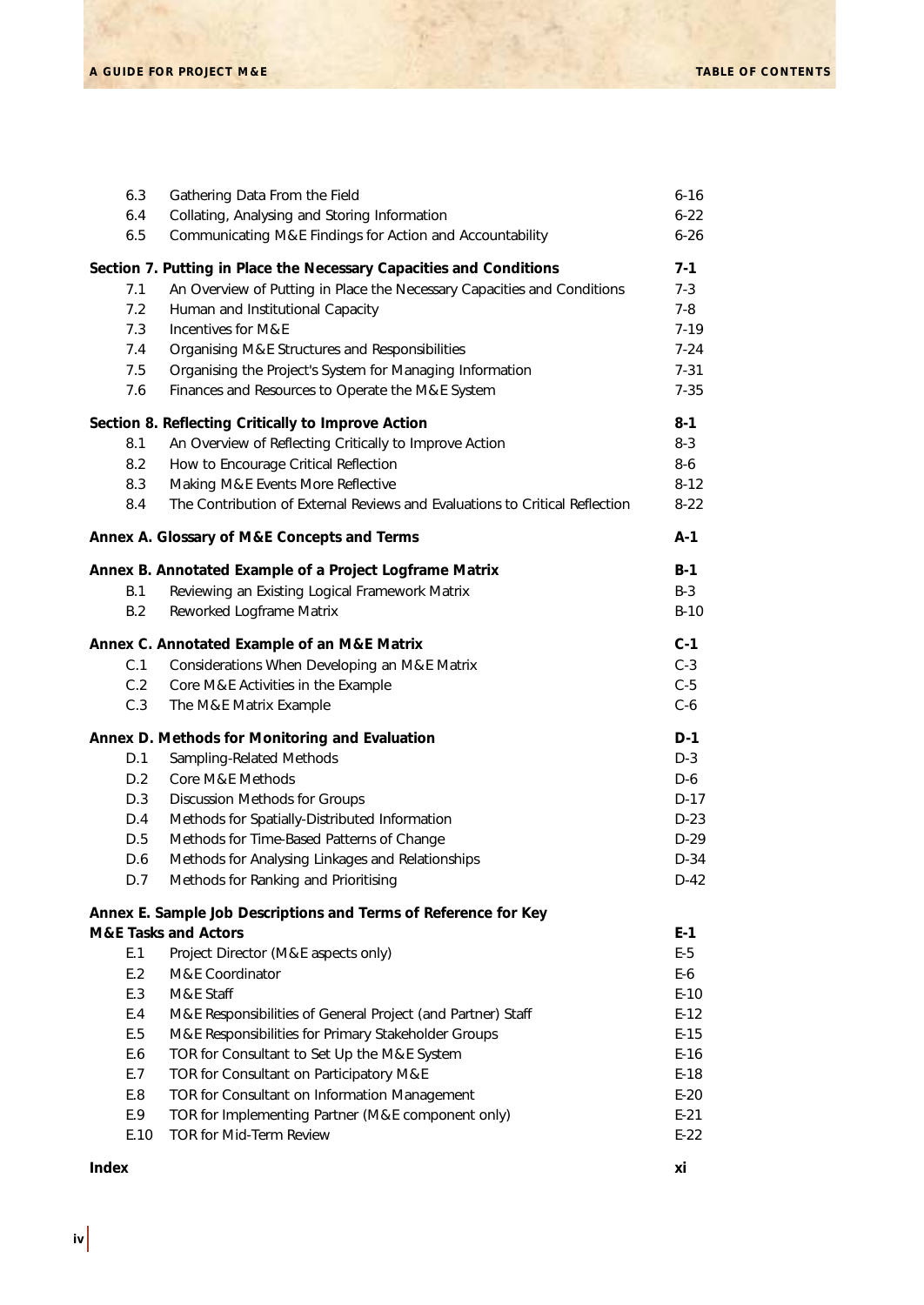## **Foreword**

The International Fund for Agricultural Development (IFAD) and its partners in developing countries share the challenging mission of enabling the rural poor to overcome their poverty. A partnership which takes shape primarily through hundreds of rural development projects and programmes at grass-roots level, often in the poorest and most remote regions of the world.

Although the performance of these projects has improved in many aspects over the years, external evaluations continue to report weaknesses in their monitoring and evaluation (M&E) systems, in particular in the way impact M&E is carried out and used at project management and policy level. The need for support is also evident from the numerous requests that IFAD receives each year from its partners for assistance in M&E system design and operation.

In line with the IFAD Action Plan 2000-2002, which seeks to "improve impact assessment", this new practical guide was developed through a yearlong consultative process with its potential users: project M&E officers, managers, designers and supervisors. Its purpose is to facilitate the development and use of effective and participatory M&E systems as tools for impact-oriented management, shared learning processes and accountability.

As such, it is an integral part of our global effort to improve the performance and monitor the results of our common initiatives to strengthen the capacity of the rural poor and their organisations, improve equitable access to productive resources and increase access to financial services and markets.

 $\mathbb{Z}_{\ell}$ Lerney

Lennart Båge

President International Fund for Agricultural Development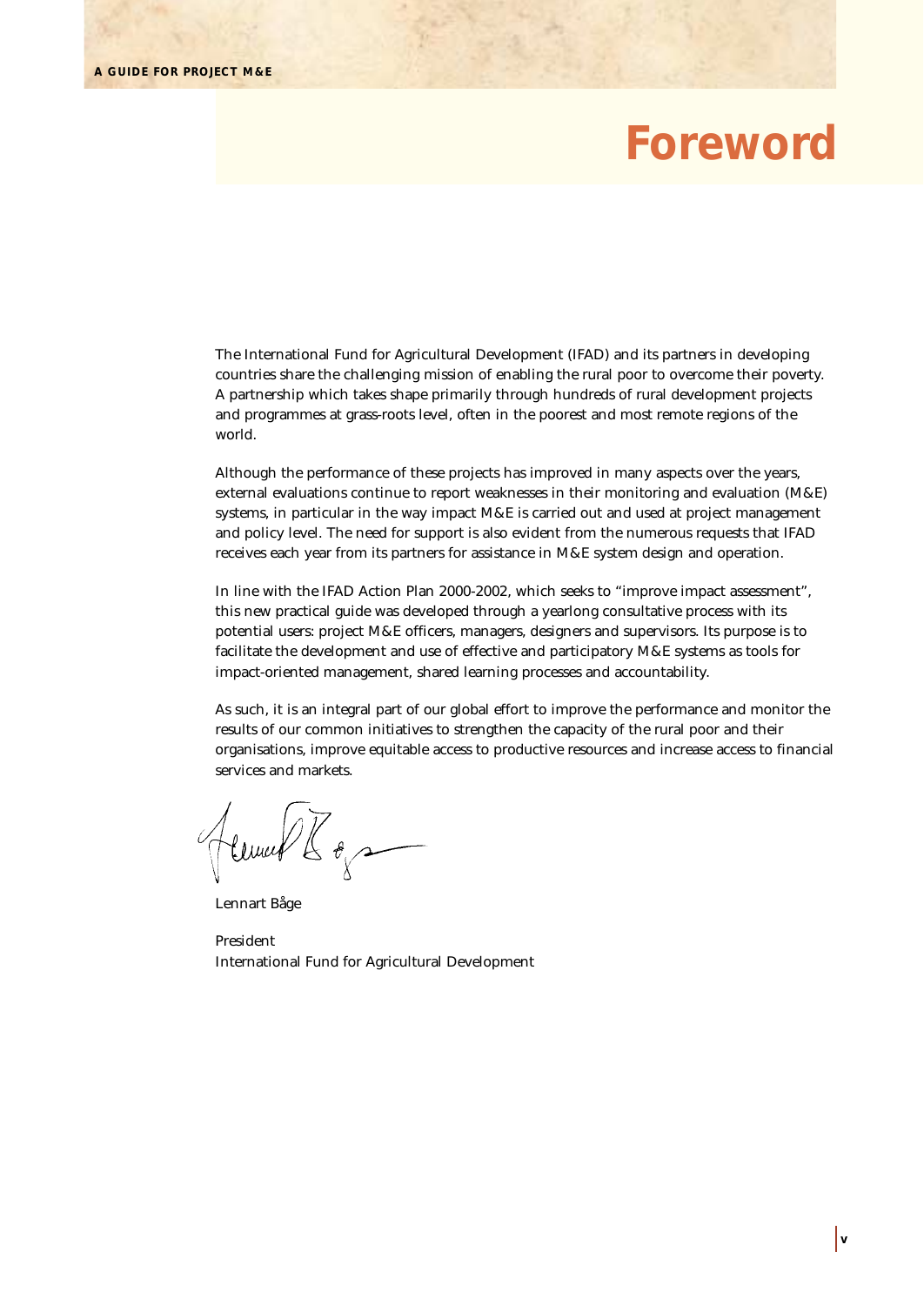$\infty$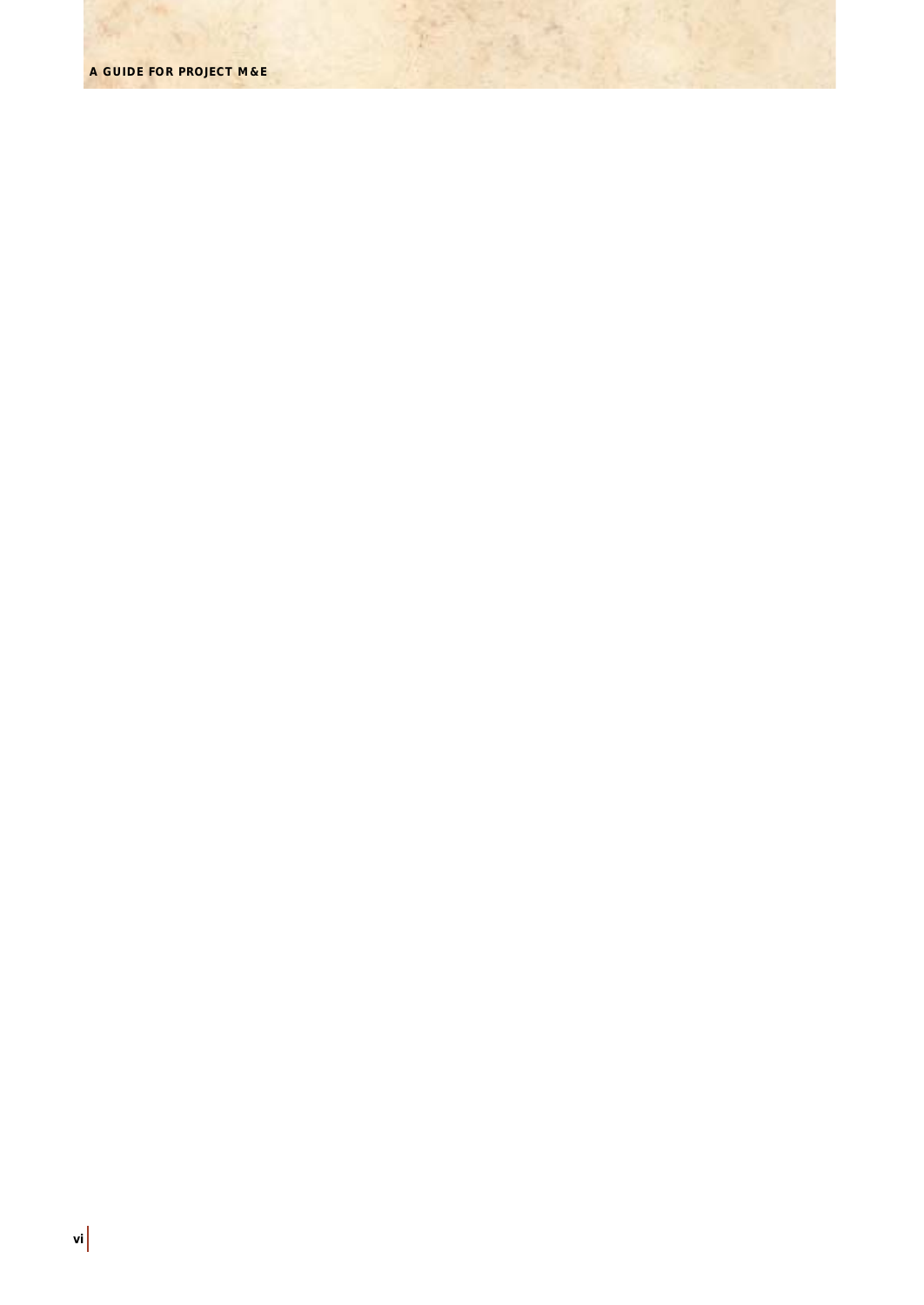### **Preface**

After a long consultation process and much work by a variety of M&E specialists from all regions of IFAD operations, I am pleased to present the IFAD Practical Guide for Monitoring and Evaluation of Rural Development Projects.

The process began in 2000 when the Fund's Office of Evaluation and Studies conducted a stocktaking exercise, which covered a decade of IFAD experience with M&E at project level. After which, a comparative review was undertaken of the strategies and approaches to M&E systems at project level of several major development agencies. While the stocktaking exercise observed a general weakness in most M&E systems, the comparative review concluded that there is substantial material on M&E concepts and theories, although there remains a lack of practical resource kits on the methodologies and processes at operational level.

As such, the overriding goal of the guide is to improve the impact of IFAD-funded projects, through the introduction of effective M&E systems. It focuses on a learning approach to management that uses achievements and problems to improve decision-making and accountability. This requires creating an M&E system that helps primary stakeholders, implementing partners and project staff to learn together in order to improve their development interventions on a continual basis. As the ultimate objective is to ensure the maximum possible benefit for the rural poor, they are the ones best placed to assess project impact and must therefore be considered full partners in any future M&E. The guide also suggests ideas for implementing this and other forms of participatory M&E.

The primary target audience is composed of staff from project management units, in particular project directors and M&E officers, together with their implementation partners, such as, public services, NGOs and CBOs. The guide is also aimed at technical consultants and supervisors from co-operating institutions. Because the effectiveness of M&E systems also depends on the decisions taken during project design, specific sections of the guide provide advice to project designers, including IFAD staff and their consultants.

This guide presents a number of original features that I believe could contribute to its success and usefulness:

- It has been developed together with its potential users through a consultative process lasting over a year. It addresses their practical problems, starting from their current M&E practices, however rudimentary, and whenever possible uses examples of good practices from IFAD-funded and other rural development projects.
- The guide is geared to the specific context, procedures and partnerships of IFAD supported operations. It emphasises participatory processes throughout, and proposes options that can be adapted to the requirements of project managements in different regional and national contexts.
- The guide is organised in eight stand-alone modules that are tailored to the needs of different categories of users with specific yet differing monitoring responsibilities and tasks.
- The guide is also available to the public in a user-friendly, electronic format on the IFAD web page (www.ifad.org/evaluation).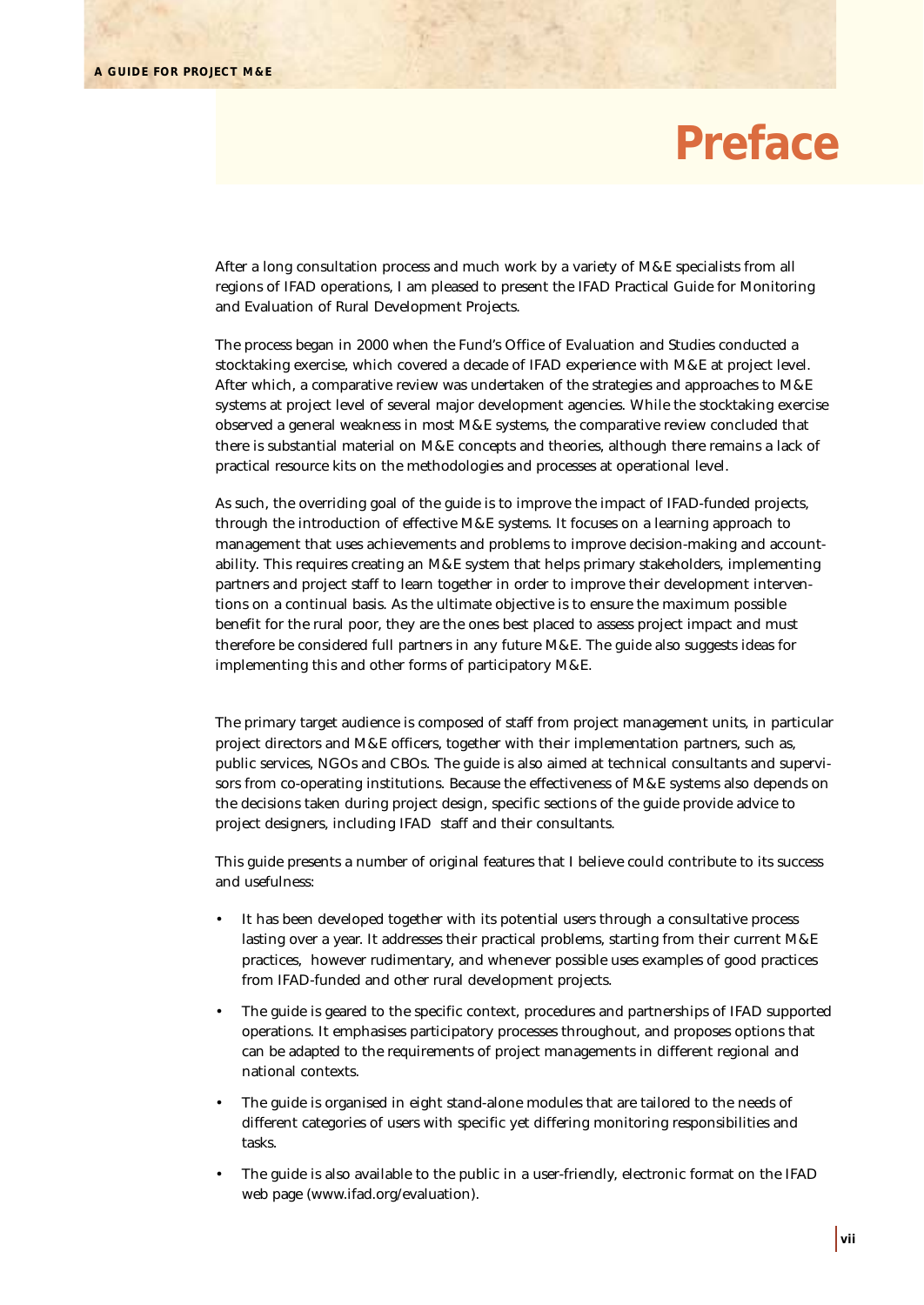Furthermore, the guide is not a stand-alone initiative. In fact, it forms part of broader spectrum of activities which include, more specifically, improvement of the logical framework approaches in project design and supervision, training, translation of the guide into local languages and the development of regional M&E support networks which take stock of IFAD's experience with the PREVAL (Programme for Strengthening the M&E Capacity of IFAD-funded Projects in Latin America and the Caribbean). This regional customisation should further adapt the contents of the guide to the needs of its users and their feedback will be incorporated in future versions.

I trust that the guide will be a valuable tool and contribution to the enhancement of impact assessment and achievement in IFAD-supported projects.

 $\epsilon$ 

Luciano Lavizzari

Director Office of Evaluation and Studies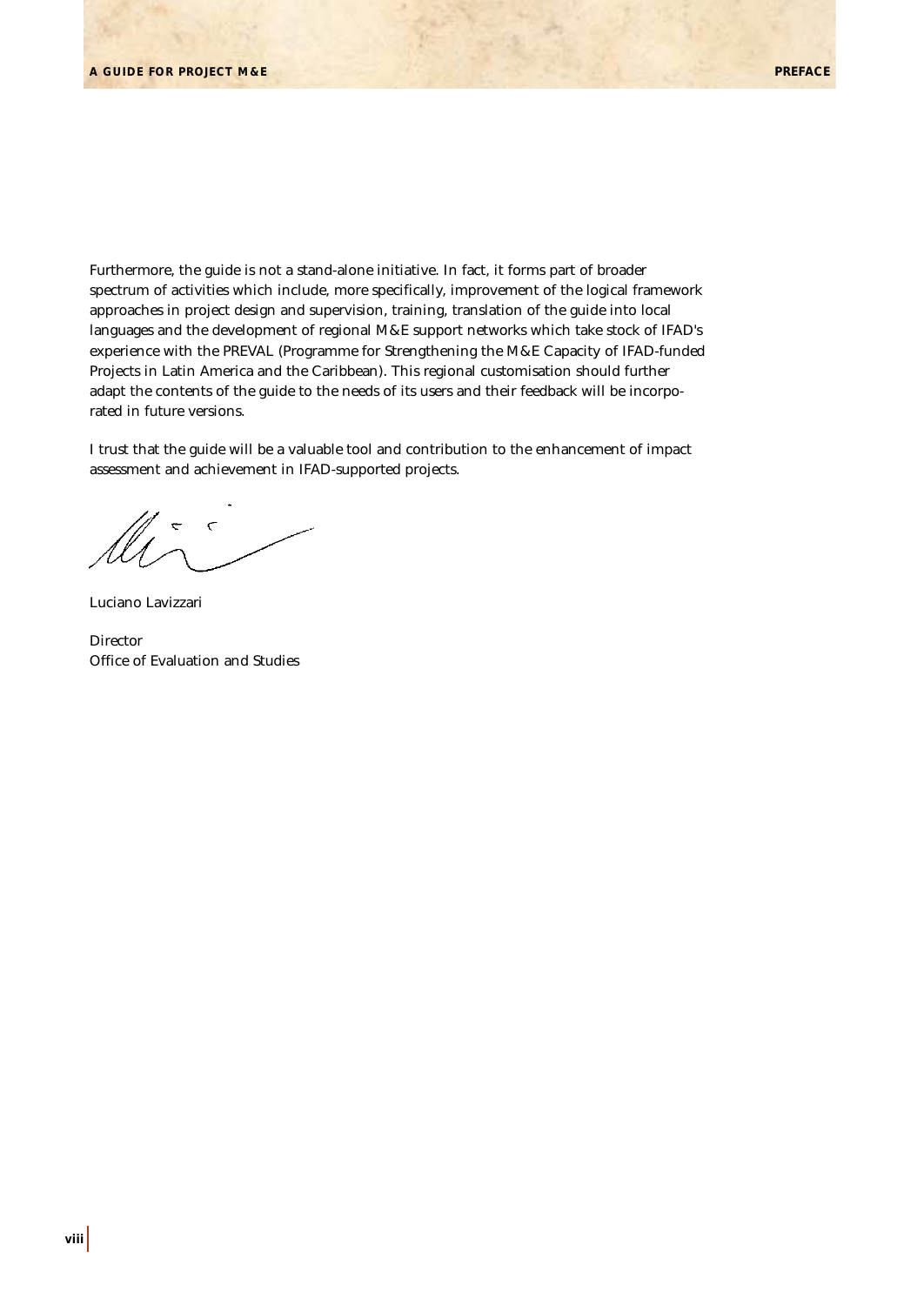M&E staff (project or partners)

Manager

# **Navigating the Guide**

#### *Are you responsible for managing the project or a project component?*

| <b>Phase in Project Cycle</b> | <b>Tasks You Face</b>                                                                                              | <b>Section Number</b>        |
|-------------------------------|--------------------------------------------------------------------------------------------------------------------|------------------------------|
| Start-up                      | Revising the project design (logical framework)                                                                    | Section 3,<br>Annex B        |
|                               | Obtaining an overview of M&E responsibilities                                                                      | Section 2                    |
|                               | Supervising development of the M&E system                                                                          | Section 5,<br>Annex C        |
|                               | Using the logical framework as a basis for developing the annual work plan and budget                              | Section 3                    |
|                               | Ensuring M&E staff have sufficient resources, capacities and structures to develop and<br>implement the M&E system | Section 7,<br><b>Annex E</b> |
| Implementation                | Requesting and using M&E information to quide project implementation and make<br>decisions                         | Sections 2<br>and 8          |
|                               | Supervising the contributions and performance of staff, partners and consultants                                   | Section 4,<br><b>Annex E</b> |
|                               | Engaging team members, primary stakeholders and partners in joint analysis, learning and<br>decision making        | Section 8                    |

### *Are you responsible for ensuring that M&E in the project as a whole or in a project component is being set up and*

|                        | <i>implemented well?</i>                                                                                                 |                              |
|------------------------|--------------------------------------------------------------------------------------------------------------------------|------------------------------|
| Phase in Project Cycle | <b>Tasks You Face</b>                                                                                                    | <b>Section Number</b>        |
| Start-up               | Developing clarity about the role of M&E in project management                                                           | Section 2                    |
|                        | Ensuring that during revision of project design, the M&E system and procedures are<br>detailed enough for implementation | Sections 3<br>and 4          |
|                        | Guiding project implementers in agreeing what to monitor and evaluate                                                    | Section 5,<br>Annex C        |
|                        | Guiding project implementers in deciding how to collect and communicate information                                      | Section 6,<br>Annex D        |
|                        | Checking that proposed resources, capacities, support and structures are sufficient for<br>M&E to be effective           | Section 7,<br><b>Annex E</b> |
| Implementation         | Supporting partners and consultants in fulfilling their M&E responsibilities                                             | Section 4                    |
|                        | Encouraging reflective use of information by implementers                                                                | Section 8                    |
|                        | Engaging key stakeholders in joint analysis of information                                                               | Section 8                    |
|                        | Reporting findings from M&E                                                                                              | Section 6                    |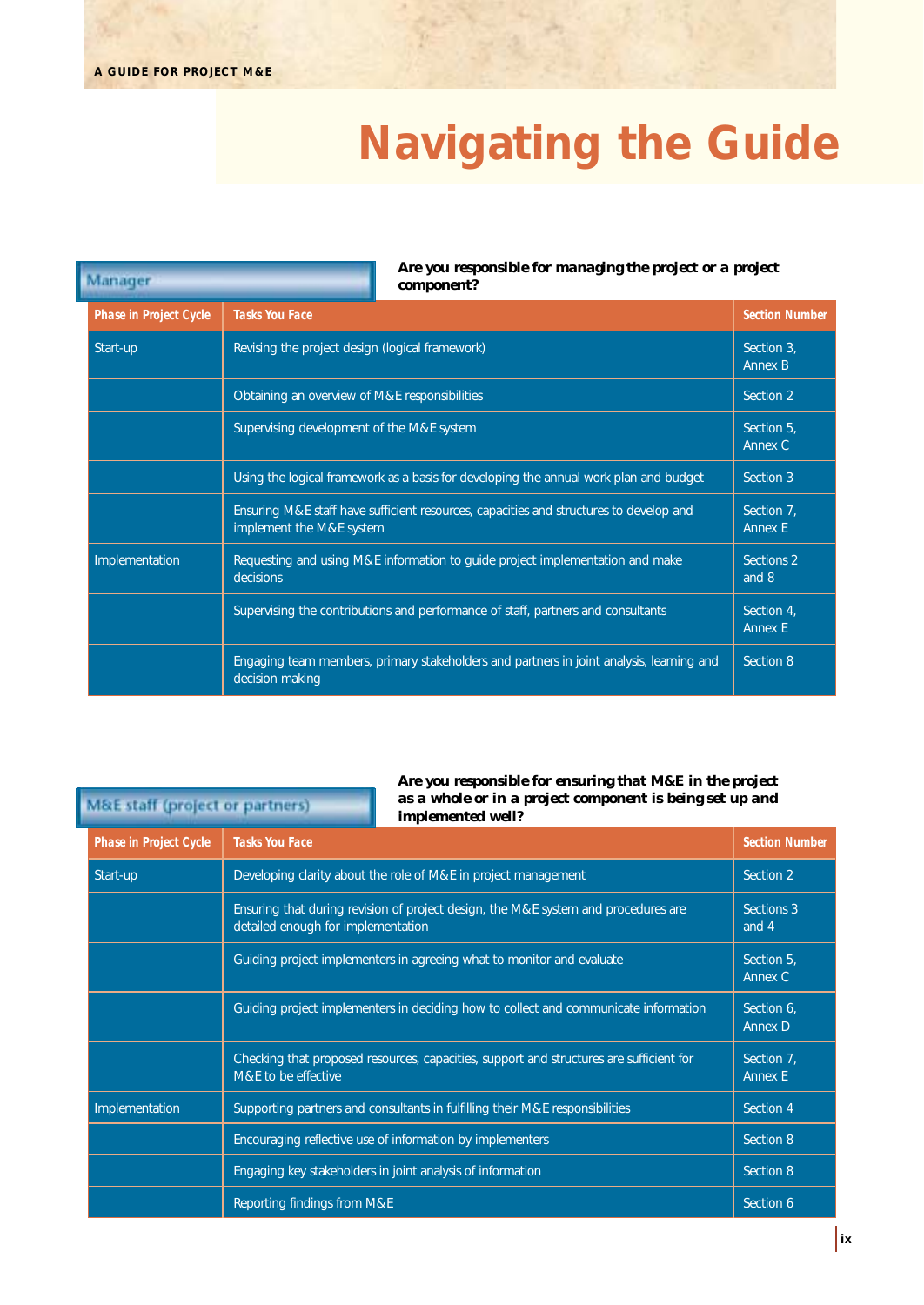|  | <b>Consultants</b> |  |  |  |
|--|--------------------|--|--|--|
|  |                    |  |  |  |

*Are you responsible for providing external technical assistance in the areas of project design, M&E and information management for the project or a project component?* 

| <b>Phase in Project Cycle</b> | <b>Tasks You Face</b>                                                                                                                 | <b>Section Number</b>       |
|-------------------------------|---------------------------------------------------------------------------------------------------------------------------------------|-----------------------------|
| Design                        | Ensuring that the proposed project design is based on good design practice                                                            | Section 3,<br>Annex B       |
|                               | Ensuring that the M&E component has been designed comprehensively enough and with<br>sufficient resources, capacities and flexibility | Sections 4<br>and 7         |
| Start-up                      | Ensuring that the M&E system is designed to support "managing for impact"                                                             | Sections 2<br>and 4         |
|                               | Supporting M&E staff in developing appropriate monitoring mechanisms                                                                  | Sections 5<br>and 6         |
|                               | Ensuring that enough and appropriate resources, capacities and support structures exist for<br>carrying out M&E responsibilities      | Section 7                   |
| Implementation                | Building critical reflection into M&E processes                                                                                       | Section 8                   |
|                               | Reviewing and updating the M&E system                                                                                                 | Sections 4, 5,<br>6.7 and 8 |

| IFAD and Cooperating Institution staf<br>support to the project? |                                                                                                                                |                              |  |  |
|------------------------------------------------------------------|--------------------------------------------------------------------------------------------------------------------------------|------------------------------|--|--|
| Phase in Project Cycle                                           | <b>Tasks You Face</b>                                                                                                          | <b>Section Number</b>        |  |  |
| Design                                                           | Checking that the proposed project design meets "good practice" standards                                                      | Section 3,<br><b>Annex B</b> |  |  |
|                                                                  | Stipulating relevant elements of learning-oriented M&E in job descriptions and terms of<br>reference                           | <b>Annex E</b>               |  |  |
|                                                                  | Ensuring that the proposed project design includes sufficient resources, capacities and<br>enabling support structures for M&E | Section 7                    |  |  |
| Start-up                                                         | Ensuring that the project design is being revised appropriately with sufficient detail to<br>M&E                               | Section 3                    |  |  |
|                                                                  | Encouraging impact-focused monitoring                                                                                          | Section 5                    |  |  |
| Implementation                                                   | Ensuring that key aspects of the M&E system are in place                                                                       | Section 4                    |  |  |
|                                                                  | Recognising if a project is taking a learning approach in its implementation                                                   | Section 8                    |  |  |
|                                                                  | Checking reports and suggesting reporting formats                                                                              | Sections 3<br>and 6          |  |  |

### *Are you responsible for providing guidance, supervision and*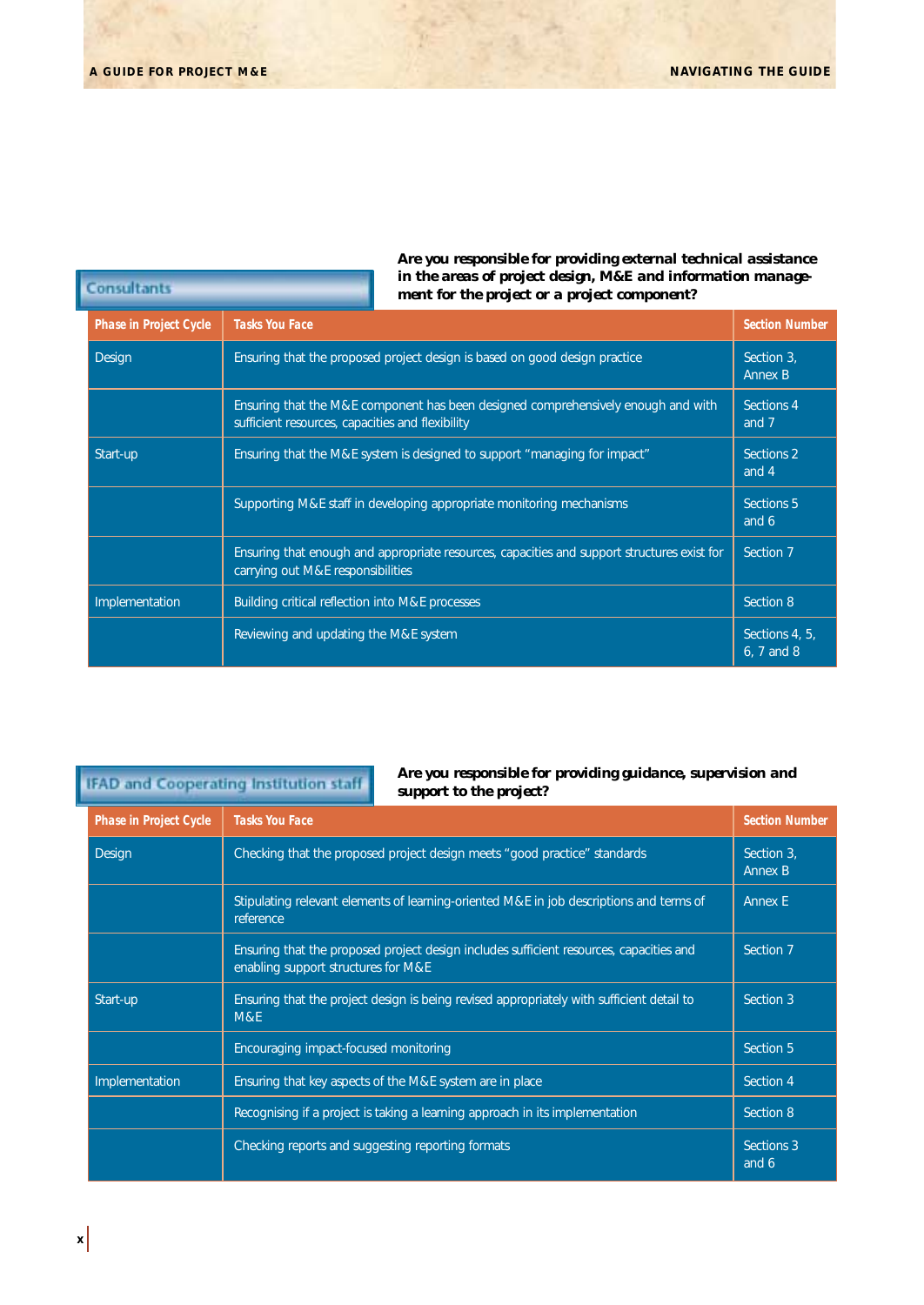### **Acknowledgements**

#### *Project-related staff and stakeholders who shared their experiences with M&E*

- *Armenia.* G. Matevossian, E. Kojoyan, V. Kanayan, V. Sapharyin, S. Ghazaryan, H. Minasyan, S. Gischyan, R. Culver, A. Kalantaryan, H. Naschkaryan, senior staff of ANEV (implementing NGO)
- *Bangladesh.* R. Ahmed, M.D.H. Islam, M.D.E. Moslem, S. K. Islam, Dr. N. Sarder, M. Mortuza, M.A. Awal, K.A. Quadir, T. Shapla, A.K.M. Delwar Hossein, A.S. Khan, K. Akbar, A. Armstrong
- *Benin*. B. Sourokou, T.S. Ségou Sounon, N. Moussa, D. Challa, K. Bagoudou, O. Opian Gabriel, Mrs. Dieudonné, B. Gassi, Q. Bonaventure, F. Chabi Biaou, A. Djossouvi, R. Yorouba, M.S. Inoussa, A.M. Marcelline, T. Amidou, A. Benoît, A. François, A. Boris, T. Medar
- *Brazil.* C. Jurema, A. Medrado Brasileiro, D. Andrade dos Santos, C. Ribeiro Cardoso
- *Colombia*. M.O. Lizarazo, L. Isaacs, A. Rojas
- *Ecuador.* J. Orbe, D. Quilumbaqui
- *El Salvador.* M. Ponce, J.A. Torres, M. Quesada, E. Ancheta, G. Colunga, J. Santos Castillo
- *Ghana.* A.A. Adjekum, A. Ayeebo, A.R.Z. Salifu, S.M. Abd-Allah, A. Dannson, S.N.E. Asante, B. Abanga, E. Andanye, E. Agumah, E. Adauwieba, F. Dery, F. Seidu, I. Dauda, J.S.Odoi, J. Amiyuure, K.B. Owusu-Sekyere, K.E. Baah, K.K. Appiah, K. Glseddy, K. Anene, L. Abusat, M. Amaboda, P. Siameh, P. Ayoreko, R. Atengdem, R. Ayarega, S.A. Benlu, S. Danso, Sanabisi women's group, S. Abdulrahmouni, Saka water users' association
- *Guatemala.* C. Mas, M. Mérida
- *India.* V.K. Agarwal, K.N. Banerjee, V. Subramanyan, P. Lakshmi Narayana, V. Reddy, Mr. Gaud, Mr. Naidu, Dr. Krishna, Mr. Rameshankar, Mr. Ramesh, Mr. Naidu, N. Raju, M. Rao, Mr. Mehaboob, P. Rao, U. Ramakrishna, P. Reddy, S. Rao, S. Priya, S. Rao, K. Rao, self-help group Gandhiji, Sardamme and Bhedradri cluster-level associations, J. Kumar, S. Jones, E. Gravgaard, M. Balasubramaniam, Mr. Ramadoss, S. Ramakrishnan, R. Mangalam, S. Lakshmi, R. Gomathi, Q. Gandhi, A.K. Rajeevan, Dr. K. Shankar, X.C. Nayakam, G. Kanna, G. Kalidas, S. Ramachndran, K. Marugesan, M. Nawab, S. Pandurahajn, A. Joshep, M. Moni, D. Varadhan, G. Mathew, G. Kalaiselu, P. Padmanabhan, S.Rajgopalakshmi, Sr. S. Daisy, Sr. Micky, S. Willam, P. Keshavan, A. Dhanraj, M. Xavier, S. Chinnappan, A.M. Tiwari, Dr. Z. Meenai, Dr. S. Rao, Ms. Sathyavati, Dr. V. Hebbare, M. Raghu, D.K. Naik, R. Krishnamurthy, E.S. Patole, B.R. Shirsat, Dr. R.N. Kulkarni, S.R. Dere, A.V. Shimpi, G.V. Purohit, M.R. Gulgule, S.S. Parulekar, G.K. Salvekar, C.R. More, P.D. Kale, R.G. Chaudhari, S.M. Dalvi, S. Agarwal
- *Indonesia.* D.Purnomo, T.E.H. Basuki, S. Latief, W. Adisaputro, A. Wahyudin, S. Budisetyanto, H. Moedrdiyono, K. Osman, F. Lamerkabel, N. Jauanedi, C. Lubis, Mr. Widihatmoko, Mr. Sukandi, D. Makka, N.L. Tobing, Mr. Ery, Mr. Agus, Ms. Widayati, K. Zulkarnain, J.W. Molyneaux, R. Astika
- *Mali.* C. Kamaté, Y. Diarra, Mr.Sako, M. Coulibaly, A. Karam, Mr. Sakaponé, M. Baba Diatiké, A. Traoré, A. Kene, S. Fatoumata, F. Kamara, A. Traoré, B. Thiero, O. Traoré, F. Diara, N. Keita, B. Doumbia, H. Diallo, B. Togola, M. Nadio, M. Moutairou, E. Boka, I. Dabo Ndiaye
- *Nicaragua.* J.L. Sandino
- *Peru.* C. Sotomayor, J. Solórzano, E. Mar, I. Loaiza, T. Samagoa
- *Tanzania.* E.A. Anyosisye, L.A.G. Gallet, C.M. Kiberange, H.B. Lungogelo, M. Mboya, S.S. Mkude, E. Mushi, N.K. Rajabu, L.K. Rweyemamu, T.D.R.Waida, Kibaale village leaders
- *Uganda.* E.B. Aru, J.W. Byakagaba, M. Kajubi, F. Ndozereho, J. Tumushabe, J. Zirabwende, D. Kisauza, community development officer of Hoima District
- *Venezuela.* O. Lozano, R. González, W. Toledo, C. Sánchez, A. Valbuena, A. González, L. Velásquez, C. Sánchez, E. Manzanella
- *Yemen.* E.A. Al Mutawakil, M.A. Al Haj, A.S. AL Yosfi, A.G. Turkawi, I. Al Doma, Z.M. Heig, M.A. Fitini, B.A. Hassan, Mr. Sulieman, M. Al Awaji, M.H. Al Wazan, M.O. Ali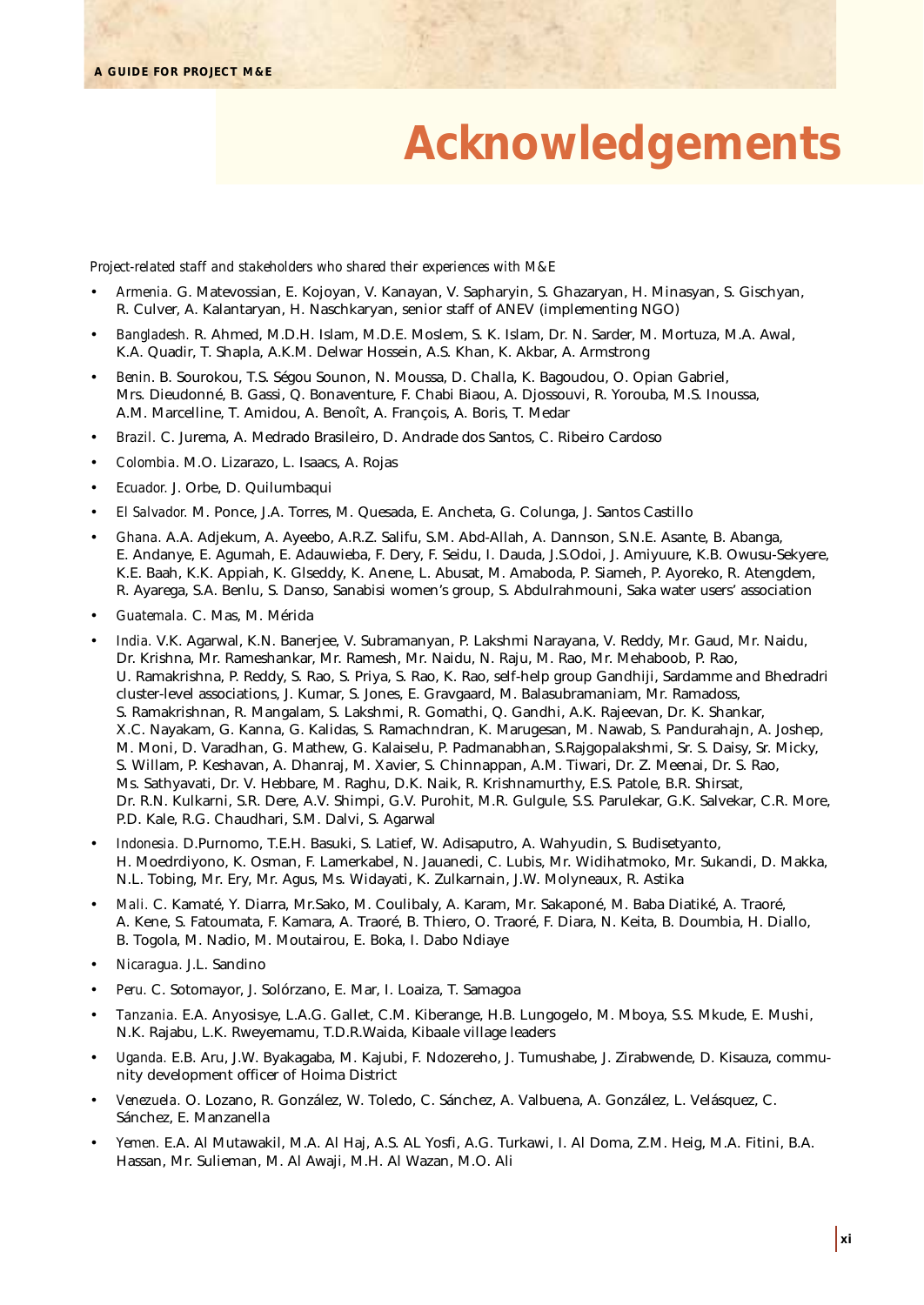*Comments and contributions were gratefully received from the following IFAD-Rome staff members:* A.Abdouli, W. Bettink, N. Brett, F. David e Silva, H. Dommel, K. Elharizi, A. Gerrits, P. Glikman, S. Kennedy, S. Khadka, M. Kherallah, D. Kingsbury, L. Lavizzari, M. Madsen, M. Manssouri, E. Mertens, A. Muthoo, S. Mwanundu, P. Roy, T. Rice, P. Saint-Ange, K. van de Sand, G. Thapa, P. Turilli

*Comments on early drafts of the Guide and additional material were gratefully received from*: A. Adjekum, M. Allaoui, E. Barrientos, I. Barro, J. Berdegué, J. Bos, L. Caviezel, R. China, I. Christensen, R. Cleveringa, K. Gill, B. Girardin, M. Ben Hafoune, D. Hedayetul Islam, E. Krogh, R. Lauritto, A. Marini, A. Ocampo, J.S. Odoi, R. Pantanali, J. Piña, R. Roy, M. Read, F. Sarassoro, A. Sattar Khan, J. Sermeño, D. Tymo, G. van Vliet, R.T.D. Waida, P. Wignaraja, I. van der Does de Willebois, O. Zafar

This guide has drawn partly on the authors' experience in working for the World Conservation Union's (IUCN) Global Monitoring and Evaluation Initiative, with particular thanks to Nancy McPherson, Alejandro Imbach, Veronica Muthui and Mine Pabari for ongoing dialogue about how to improve participatory M&E..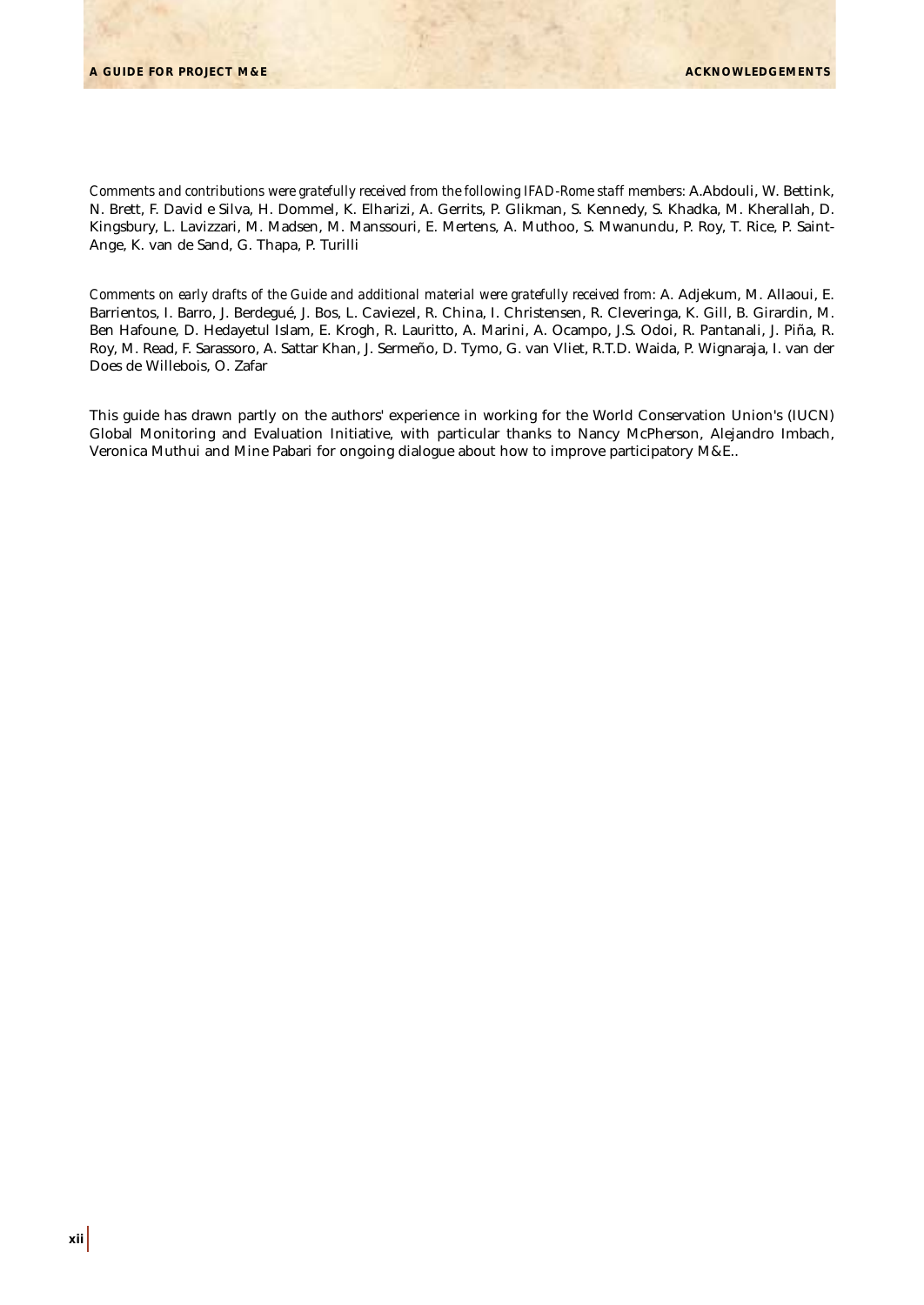# **Acronyms**

| APR          | annual project review                                  |
|--------------|--------------------------------------------------------|
| <b>AWPB</b>  | annual work plan and budget                            |
| BPL.         | below poverty line                                     |
| <b>CBA</b>   | cost-benefit analysis                                  |
| <b>CBO</b>   | community-based organisation                           |
| CCU          | central coordination unit                              |
| <b>CI</b>    | cooperating institution                                |
| <b>COSOP</b> | <b>Country Strategic Opportunities Paper</b>           |
| <b>CPM</b>   | country portfolio manager                              |
| CV.          | curriculum vitae (résumé)                              |
| DC           | district council                                       |
| DPF          | district project facilitator                           |
| DT           | district team                                          |
| <b>FUG</b>   | forestry user group                                    |
| <b>GIS</b>   | geographic information system                          |
| <b>GPS</b>   | global positioning system                              |
| <b>HYVs</b>  | high-yielding varieties                                |
| <b>ICGs</b>  | income-generating activities                           |
| <b>IFAD</b>  | <b>International Fund for Agricultural Development</b> |
| LFA          | logical framework approach                             |
| <b>MIS</b>   | management information system                          |
| <b>MOVs</b>  | means of verification                                  |
| <b>MTE</b>   | mid-term evaluation                                    |
| <b>MTR</b>   | mid-term review                                        |
| M&E          | monitoring and evaluation                              |
| MU           | monitoring unit                                        |
| <b>NTCU</b>  | national technical coordination unit                   |
| NGO          | non-governmental organisation                          |
| <b>PCU</b>   | programme coordination unit                            |
| PD           | project director                                       |
| PIM          | participatory impact monitoring                        |
| PM&E         | participatory monitoring and evaluation                |
| <b>PMU</b>   | project management unit                                |
| PNGO         | participating NGO (i.e. implementing partner)          |
| <b>PRA</b>   | participatory rural appraisal                          |
| SHG          | self-help group                                        |
| SOF          | <b>Special Operations Fund</b>                         |
| SWOT         | strengths, weaknesses, opportunities and threats       |
| TA           | technical assistance                                   |
| <b>TOC</b>   | table of contents                                      |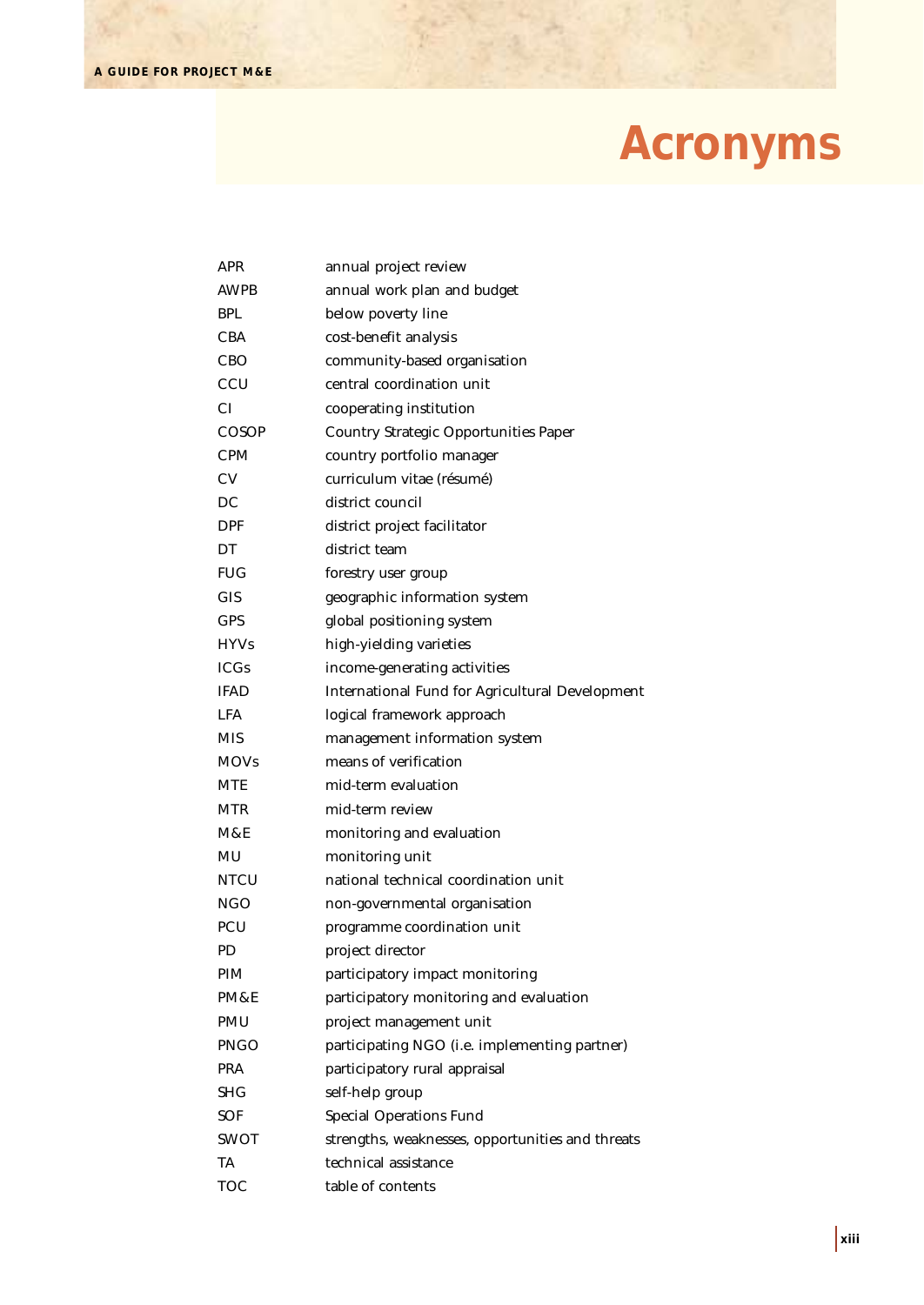| <b>TOR</b>   | terms of reference                         |
|--------------|--------------------------------------------|
| <b>UNDP</b>  | United Nations Development Programme       |
| <b>UNOPS</b> | United Nations Office for Project Services |
| <b>WB</b>    | World Bank                                 |
| <b>WUA</b>   | water users' association                   |

### **Projects mentioned by name in the Guide**

| Agricultural Diversification and Intensification Project                                                  | <b>Bangladesh</b>                                                                                         |
|-----------------------------------------------------------------------------------------------------------|-----------------------------------------------------------------------------------------------------------|
| Andhra Pradesh Participatory Tribal Development Project                                                   | India                                                                                                     |
| Cuchumatanes Highlands Rural Development Project                                                          | Guatemala                                                                                                 |
| <b>District Development Project</b>                                                                       | Zambia                                                                                                    |
| <b>District Development Support Programme</b>                                                             | Uganda                                                                                                    |
| Sahelian Areas Development Fund Programme                                                                 | Mali                                                                                                      |
| Agricultural and Environmental Management Project                                                         | Tanzania                                                                                                  |
| Karnataka Rural Water Supply and Sanitation Project                                                       | India                                                                                                     |
| Upper East Region Land Conservation and<br>Smallholder Rehabilitation Project                             | Ghana                                                                                                     |
| Management of Natural Resources in the Southern<br><b>Highlands Project</b>                               | Peru                                                                                                      |
| Maharashtra Rural Credit Project                                                                          | India                                                                                                     |
| North-West Frontier Province Barani Area Development Project                                              | Pakistan                                                                                                  |
| Northwest Agricultural Services Project                                                                   | Armenia                                                                                                   |
| Nepal Western Uplands Poverty Alleviation Development Project                                             | Nepal                                                                                                     |
| Income Generating Project for Marginal Farmers and Landless                                               | Indonesia                                                                                                 |
| Rural Micro-Enterprises Development Programme                                                             | Colombia                                                                                                  |
| Income Diversification Programme in the Mali Sud Area                                                     | Mali                                                                                                      |
| Participatory Irrigation Development Project                                                              | Tanzania                                                                                                  |
| Rehabilitation and Development Project of Areas Affected<br>by Conflict in the Department of Chalatenango | El Salvador                                                                                               |
| Economic Development of Poor Rural Communities Project                                                    | Venezuela                                                                                                 |
| Support Project for Small Producers in the Semi-arid Zones<br>of Falcon and Lara States                   | Venezuela                                                                                                 |
|                                                                                                           | Yemen                                                                                                     |
|                                                                                                           | Bangladesh                                                                                                |
|                                                                                                           | Ghana                                                                                                     |
| Smallholder Agricultural Improvement Project                                                              | Bangladesh                                                                                                |
| Yacuambi Rural Development Project                                                                        | Ecuador                                                                                                   |
| Smallholder Development Project for Marginal Areas                                                        | Tanzania                                                                                                  |
| Smallholder Flood Plains Development Project                                                              | Malawi                                                                                                    |
| Smallholder Irrigation Support Programme                                                                  | Zimbabwe                                                                                                  |
| Tihama Environmental Protection Project                                                                   | Yemen                                                                                                     |
| Project for the Capitalization of Small Farmers in the<br>Tropisec Area of the Segovias - Region 1        | Nicaragua                                                                                                 |
| Tamil Nadu Women's Development Project                                                                    | India                                                                                                     |
|                                                                                                           | Raymah Area Development Project<br>Rangpur Dinajpur Rural Service<br>Root and Tuber Improvement Programme |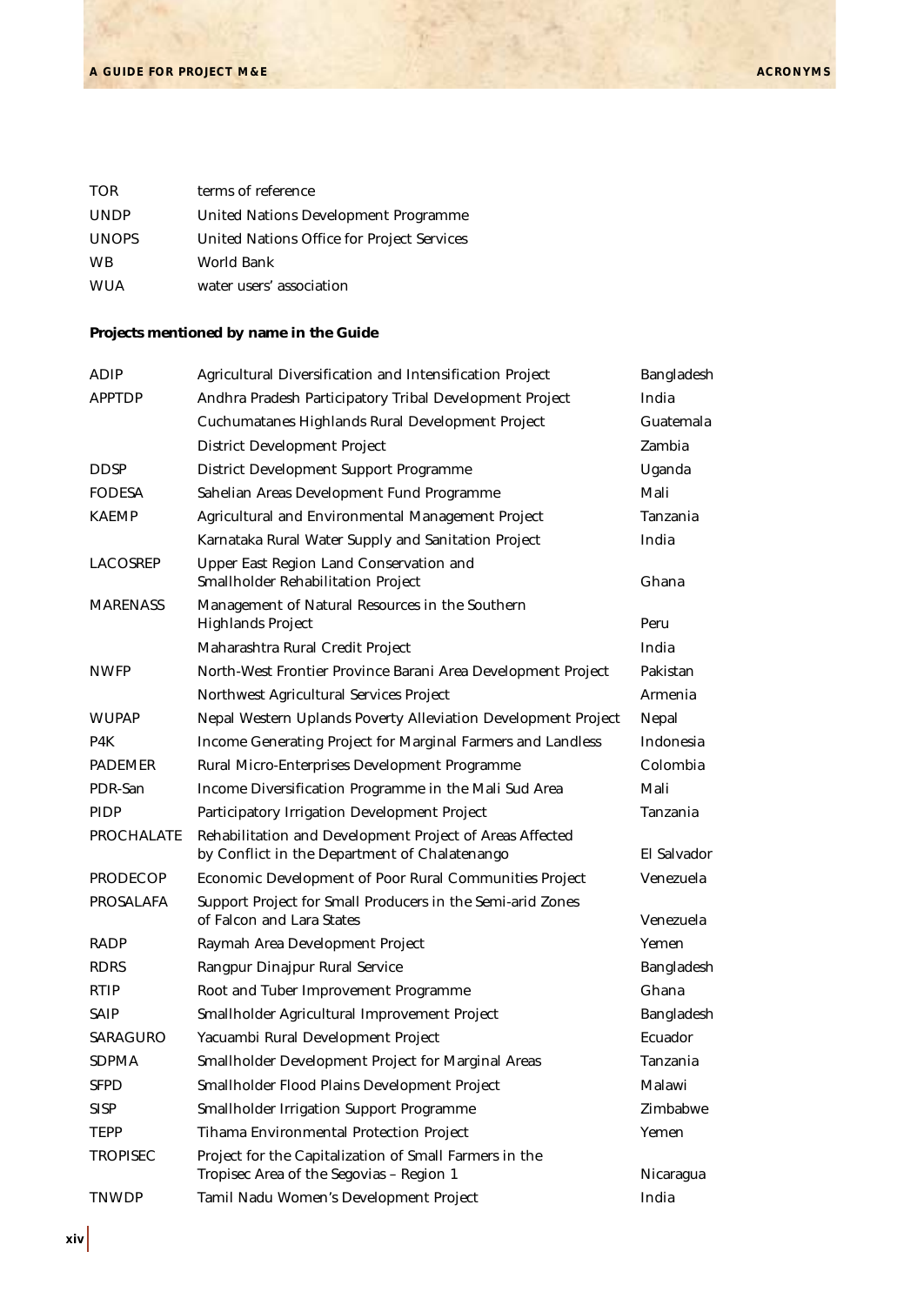### **Index**

accountability, **2**-15 to 16, **2**-25, **6-**26, **A-**3 actors, *see* stakeholders adaptive management, **2**-15, **3-**3 to 4, **3-**11 to 12, **4-**7 to 8, **A-**3 annual project review, *see* review work plan and budget (AWPB), **2**-8, **2**-20, **3-**5, **3-**25 to 28, **5-**10, **A-**3, **A-**4 appraisal report, **3-**3, **3-**26, **3-**30 to 31, **4-**5, **4-**8 to 10, **A-**3 assessment, **A-**4 *also see* impact assumption, **2**-13 to 15, **3-**14, **A-**3 example of, **3-**23 to 24, **B-**5 to 7, **B-**13 to 19 role in project design, **3-**22 to 25, assessing quality of, **B-**8, **B-**11 audit, **A-**4

#### baseline

information, **5-**30 to 34, **A-**4, **C-**7 to 11 survey/study, **3-**19, **5-**30 to 34, **7-**38, **A-**4, **B-**5 benchmark, **A-**4 beneficiaries, **A-**4 *also see* primary stakeholders beneficiary contact monitoring, **2**-22 biophysical measurement, **D-**8 to 9 brainstorming, **D-**17 to 18 budget for M&E in appraisal report, **3-**12, **3-**28, **3-**30 for M&E in plan, **2**-25, **4-**7, **4-**16, **5-**26, **7-**6 to 7, **7-**35 to 39

#### calendars

daily routines, **D-**32 seasonal, **D-**31 to 32 capacity, **7-**4, **A-**4 building, **2**-27, **3-**9 to 11, **6-**27, **7-**3 to 4, **7-**9 to 18, **A-**4 for M&E, **4-**14 to 15, **7-**3 to 4, **6-**17, **7-**8 to 18 *also see* conditions for M&E case study, **D-**15 to 17 causal relationship, **A-**4 change, **5-**6, **5-**18 organisational, **5-**24 *also see* adaptive management co-implementing partner, *see* implementing partner communicating M&E, **4-**14, **6-**6 to 7, **6-**26 to 31, **E-**6, **E-**8 to 9, **E-**14 to 15 *also see* reporting M&E comparative analysis, **5-**30 to 31 *also see* baseline

completion, **1-**11, **4-**6, **8-**25 to 27, **A-**4 evaluation/report, **8-**27, **A-**4, **A-**5, **A-**9 component management, *see* project management computerisation, **6-**22, **6-**25 to 26, **7-**6, **7-**31 to 35 concepts of M&E, **Annex A** conceptual model of M&E, **Section 4** conditions for M&E, **Section 7** constraints (operating), **2**-11 consultants, **1-**13, **3-**11, **7-**9, **7-**15, **7-**28 to 30, **E-**16 to 20 context monitoring of, **5-**10 to 11 contracting, *see* hiring control group, **5-**30 to 31, **A-**5 *also see* baseline cooperating institution, **1-**13, **A-**5 cost-benefit analysis, **A-**5, **D-**10 to 12 cost effectiveness, **A-**5 costs, *see* finances country programme evaluation, **A-**5 country/COSOP strategy, **1-**11, **3-**17, **A-**5 credit, **5-**16, **5-**25 critical reflection, **2**-7, **2**-18, **4-**4, **4-**13 to 14, **Section 8**, **A-**5 data, **2**-24, **6-**3 to 5, **E-**12 analysis, **5-**28, **6-**4, **6-**6, **6-**18 to 19, **6-**22 to 25, **7-**31 to 32 database, **6-**4, **7-**31 collation, **6-**4 to 5, **6-**21 to 22 gathering/collection, **4-**5, **4-**12 to 13, **5-**9, **5-**12, **5-**16, **5-**28, **5-**32 to 35, **6-**3 to 5, **6-**12, **6-**14 to 20,**C-**3 to 4, **C-**7 to 11 decentralisation, **1-**15, **6-**25 decision-making, **1-**15, **2**-17, **2**-24, **2**-26, **2**-27, **2**-28, **6-**25 design project, **1-**11, **Section 3**, **7-**27 of the M&E system, **2**-12 to 13, development intervention, **1-**15 diagrams cause-effect, **D-**34 to 35 chapati, **D-**36 to 37 impact flow, **D-**34 to 35 inputs-outputs, **D-**41 to 42 institutional linkage, **D-**36 to 37 systems, **D-**41 to 42 Venn, **D-**36 to 37 diaries, **D-**29 direct observation, **D-**9 to 10 documentation review, **D-**8 donors, *see* funding agencies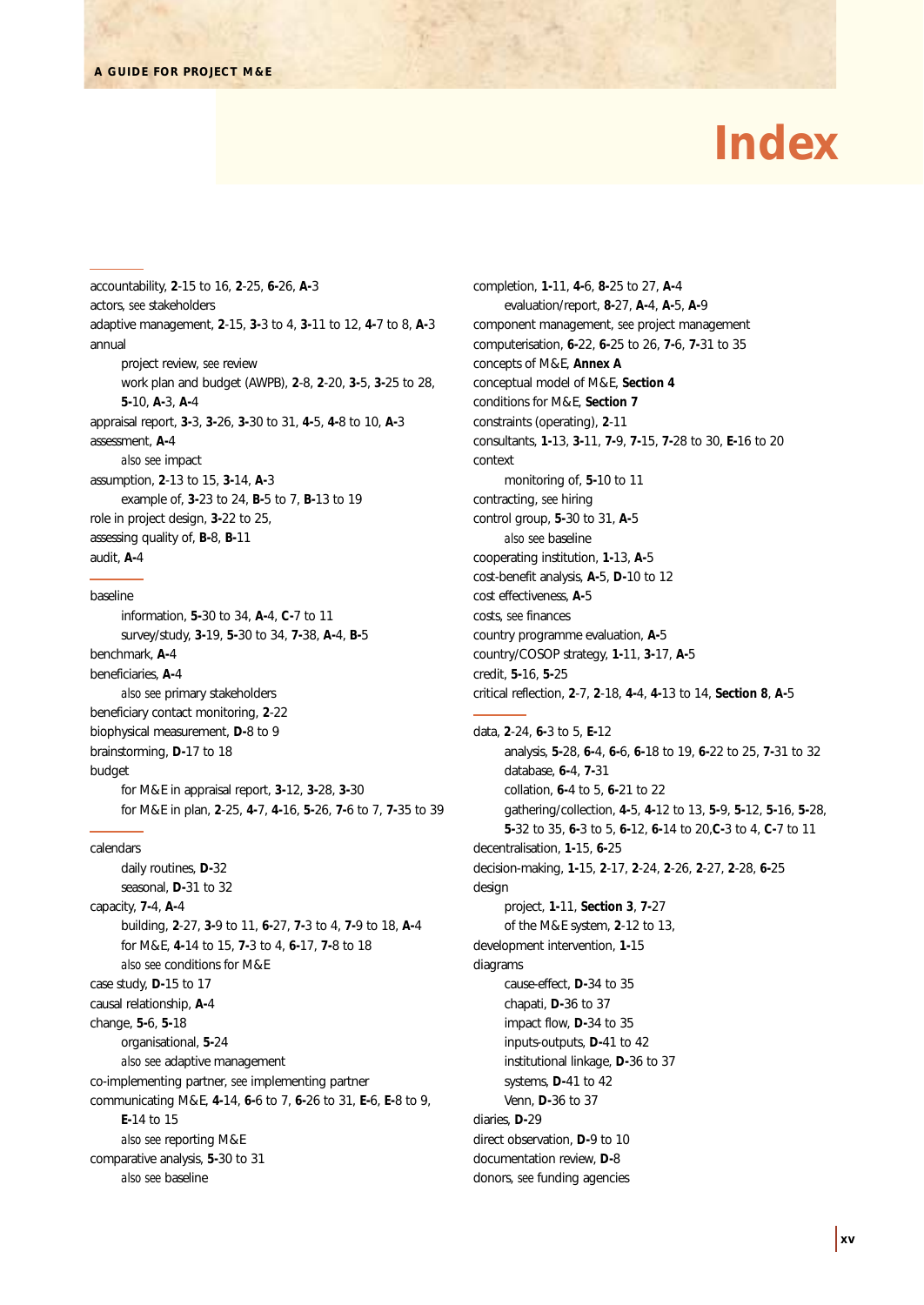downward accountability, **A-**5 drama, **D-**22 to 23 dreams realised, **D-**21 to 22

effective operations, **2**-8, **2**-20 to 22, **4-**4, **A-**5 efficacy, **A-**5 efficiency, **5-**8, **A-**5 empowerment, **1-**5, **1-**15, **3-**6, **4-**15, **5-**20, **5-**28 enabling factors, *see* conditions evaluation, **2**-3, **5-**8, **7-**22, **8-**21, **8-**22 to 27, **A-**5 *also see* M&E, participatory M&E ex-ante evaluation, *see* appraisal ex-post evaluation, *see* completion evaluation external evaluation/review, **8-**22 to 27, **A-**5

facilitation of M&E, **7-**13 feedback, **2**-18, **2**-19, **6-**7, **6-**27 to 29, **8-**7, **8-**14, **A-**6, **C-**7 to 11 finances, **7-**6 to 7, **7-**35 to 39, **B-**7, **B-**12, **E-**14 flexibility (of design), **3-**11 food security, *see* livelihoods focus groups, **D-**18 to 19 formulation report, *see* appraisal report funding agencies, **5-**7 funds, *see* finances

gender issues, **3-**8 to 9, **3-**15, **5-**9, **5-**14, **5-**20, **5-**22, **5-**28, **5-**33, **8-**26, **B-**11, **E-**13 to 14 goal, **3-**14 to 15, **3-**20 to 21, **A-**6 project, **2**-14, **B-**5, **B-**8 government, **1-**13 to 14, **3-**11, **7-**24 Grassroots Development Framework, **5-**19

hiring staff and consultants, **7-**9, **7-**15, **7-**29 to 30, **E-**16 to 20 historical trends/timelines, **D-**30 to 31 horizontal project logic, **A-**6, **B-**10 household survey, **B-**13, **C-**5 human resource development, *see* capacity

#### IFAD

objectives, **1-**4 to 7 project cycle, **1-**10 to 11 stakeholders, **1-**13 impact, **3-**11, **4-**4, **5-**15 to 16, **5-**30 to 31, **7-**23 to 24, **A-**6, **A-**9 assessment, **2**-4 to 7, **2**-26, **5-**6, **5-**30 to 31, **A-**6 managing for, **1-**4 to 7, **2**-3 to 7, **2**-9 to 10, **3-**11, **3-**16, **4-**5 implementation of project, **1-**11, **3-**4, **4-**3, **4-**6 implementing partner, **1-**12, **5-**29, **7-**13, **7-**20 to 23, **A-**6, **E-**21 incentives for M&E, **2**-30, **6-**13, **7-**4 to 5, **7-**19 to 24 independent evaluation, **A-**6 *also see* external evaluation indicator, **3-**14, **4-**11 to 12, **A-**6

proxy, **5-**20 to 21, **5-**24, **A-**9 input/output, **5-**21, **B-**6 to 7, **B-**11, **B-**16 to 19 outcome, **5-**18, **5-**21 to 22 performance, **5-**21 quantitative/qualitative, **4-**11, **5-**19 to 27, **B-**11 identifying/developing, **5-**15 to 16, **5-**18 to 23 information, **4-**5, **4-**10, **4-**12 to 13, **5-**3 to 4, **6-**3, **6-**5 to 6, **7-**6 analysis, **6-**6, **6-**15, **6-**22 to 24 baseline, *see* baseline management system, **4-**18, **6-**21 to 23, **6-**25, **7-**6, **7-**31 to 35, **7-**39, **A-**6, **E-**20 sources, **5-**6 to 10, **5-**13 to 15, **5-**35, **6-**11 to 12, **6-**29, **B-**13 to 19 *also see* data inputs (M&E of), **A-**6, **B-**4, **B-**6 to 7, **B-**10, **B-**16 to 19 institution, *see* organisation intervention logic, *see* objective hierarchy interviews, **6-**17 semi-structured, **D-**14 to 15

job description(s), **7-**28, **8-**6 to 7, **E-**5 to 15 joint evaluation, **A-**7 *also see* participatory M&E

#### key informant, **D-**6

learning, **2**-10 to 11, **2**-18 to 20, **2**-25, **3-**11 to 12, **4-**4, **7-**9, **8-**4 to 6, **8-**7 to 27, **A-**7 cycle, **8-**4 to 6, **8-**9 to 11 institutionalising, **7-**19 to 23, **7-**37, **8-**12 to 27 from problems, **1-**7, **8-**3 livelihood and food security, **5-**14, **5-**20, **5-**23 indicators to assess improvement in, **5-**19, **5-**33 logical framework approach (LFA), **3-**5, **3-**12 to 13, **3-**17 to 25, **5-**4, **6-**30, **A-**7 logframe matrix, **2**-14, **3-**8, **3-**12, **3-**13 to 16, **3-**25 to 28, **5-**4 to 5, **A-**7, **B-**1, **B-**2, **B-**5 to 7, **B-**14 to 19 managing for impact, **Section 2**, **A-**7 *also see* impact management information system, *see* information system mapping sketch, **6-**29, **D-**23 to 24 GIS, **D-**27 mind, **D-**34 social, **D-**42 to 43 matrix scoring, **D-**44 to 47 means of verification, **3-**14, **A-**7, **B-**5 to 7, **B-**14 to 19

meetings (reflective), **8-**10 to 11, **8-**13 to 17

methods *and* methodology, **5-**13 to 14, **5-**16, **5-**28, **5-**33, **6-**5 to 18, **6-**21, **6-**23, **6-**28, **Annex D** mid-term review/evaluation, **A-**7, **E-**22 to 23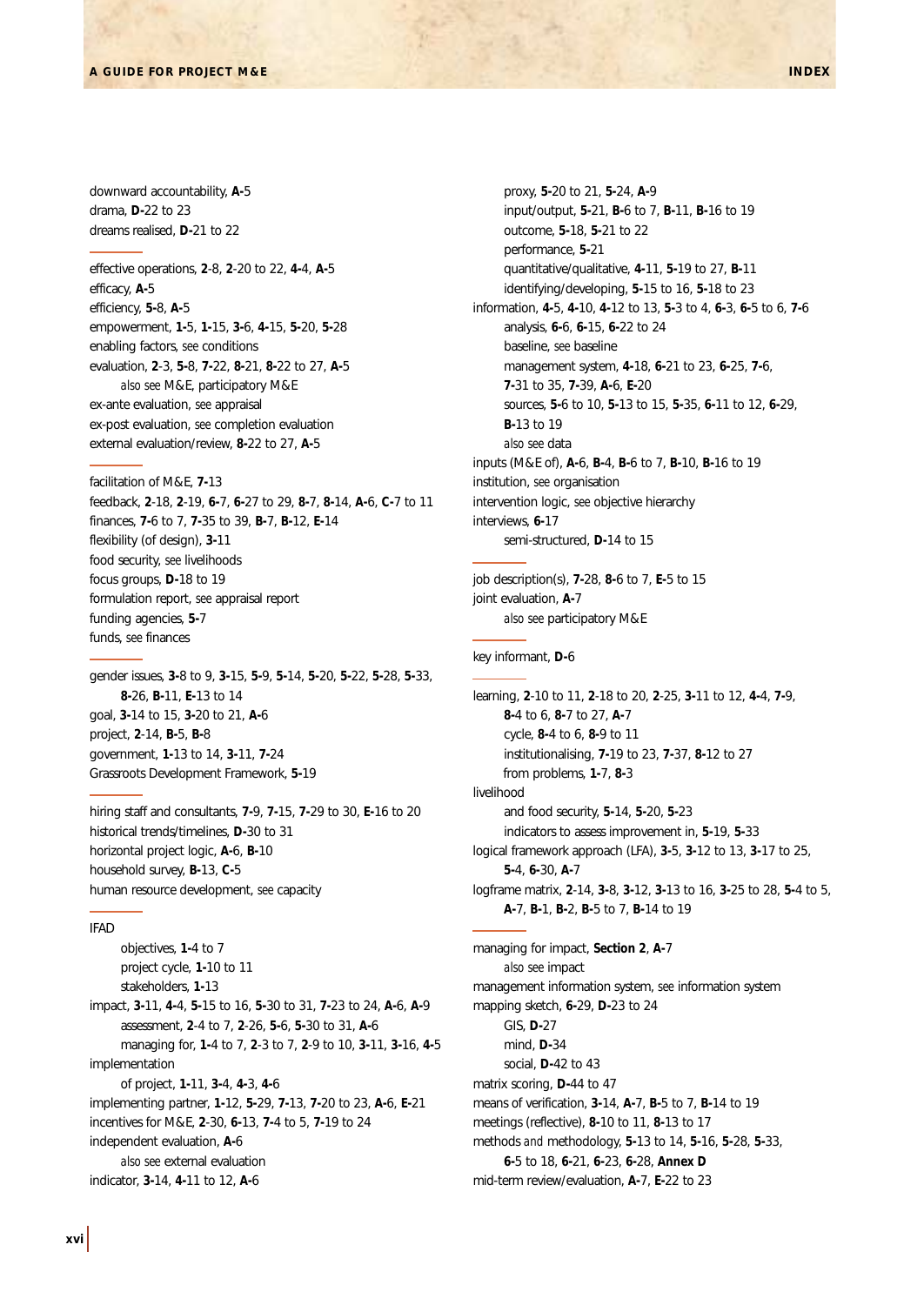mobilisation phase, *see* start-up monitoring, **2**-3, **7-**25, **A-**7 mechanisms, **3-**14, **5-**3, **5-**9, **5-**12, **B-**5 to 7, **B-**13 to 19 *also see* (participatory) M&E, evaluation monitoring and evaluation (M&E), **2**-28, **3-**6, **3-**29 to 31, **5-**12 officer, **E-**6 to 12 definition of, **1-**3, **2**-3, **A-**7 elements of, **5-**7, **8-**12 (key) tasks for, **1-**6 to 7, **1-**12 to 13, **4-**6 to 7, **7-**5, **7-**26 to 28, **C-**5, **E-**5 to 23 matrix, **5-**4 to 5, **5-**13, **A-**7, **C-**3 to 11 participation in, **5-**30, **5-**35, **6-**13, **6-**23 to 24, **7-**5, **7-**11 to 14, **7-**16, **7-**26 to 28 plan, **4-**16 to 19 purpose and scope of, **1-**3 to 4, **1-**6, **1-**15, **5-**3 system, **2**-8, **2**-22 to 26, **Section 4**, **7-**25, **A-**8, **E-**16 to 18 unit, **7-**24 to 26, **A-**8 wheel, **D-**40 to 41 "most significant change" method, **2**-25, **D-**32 to 33 motivation, *see* incentives

```
narrative summary (project), 2-14, A-8
NGOs (non-governmental organisations), 5-24 to 25, 5-28 to 28 
nominal group technique, D-19
```
objective, **3-**14, **A-**8 hierarchy, **2**-13 to 15, **2**-17, **3-**14 to 16, **3-**20, **3-**22, **5-**4 to 5, **5-**7 to 8, **5-**15 to 17, **A-**8, **B-**3, **B-**12, **C-**3 tree **3-**20, **D-**37 objectively verifiable indicators, **3-**14, **A-**8 one hundred *see*ds, **D-**50 operating constraints, *see* constraints operational plan, *see* annual work plan and budget organisation, **5-**24 to 25 organisational learning, *see* learning outcome, **2**-17, **3-**11, **3-**14 to 16, **3-**21, **4-**4, **5-**8, definition, **2**-6, **A-**8 indicators, *see* indicators output, **2**-6, **2**-14, **3-**14 to 16, **3-**20 to 21, **5-**7 to 8, **5-**15 to 16, **A-**8 indicators, **A-**8 (*also see* indicators)

participants, *see* stakeholders participation, **2**-7, **3-**8 to 9, **4-**12, **A-**8 in project design, **3-**6 to 8, **3-**18 in M&E design, **5-**27 to 29 in analysis, **6-**11 *also see* participatory M&E participatory evaluation, **4-**15, **7-**23, **A-**8 impact monitoring, **4-**7, **7-**39, **A-**8, **C-**5, **C-**9 learning, **2**-10

M&E, **1-**5 to 6, **2**-26 to 31, **6-**11 to 13, **6-**23 to 24, **6-**28, **7-**4, **7-**7, **7-**11 to 14, **7-**38 to 39, **C-**5, **E-**18 to 19 making existing project M&E more, **7-**23 to 24 partners/partner institutions, **A-**8 performance, **7-**4, **7-**20 to 22, **A-**9 indicator, *see* indicators monitoring, **5-**9 questions, **4-**11 to 12, **5-**15 to 18, **6-**14, **A-**9, **B-**11, **B-**13 to 19, **C-**7 to 11 phasing out, **1-**11, **4-**6 photographs, **5-**3, **6-**29, **6-**31, **D-**28 planning, **Section 3**, **8-**12, **A-**9, **C-**7 to 11 pocket charts, **D-**49 to 50 poverty alleviation, **1-**3 to 6, **2**-4, **2**-7, **3-**8 to 9 M&E of, **5-**20, **5-**22 presentation of M&E findings, **6-**29, **6-**31, **C-**6 *also see* reporting primary stakeholders, **2**-9, **2**-22, **3-**6, **A-**9 capacity building of, **7-**14 interests of, **7-**23 to 24 participation in M&E of, **1-**12, **5-**6 to 7, **5-**27 to 28, **6-**11, **6-**23, **7-**11 to 12, **7-**23 to 24, **8-**20, **8-**24 to 25, **E-**15 problem tree, **3-**18, **3-**20, **D-**37 process, **B-**10 evaluation, **8-**18 to 21, **A-**9 monitoring, **A-**9 progress, monitoring of **5-**10 to 11 project, **A-**9 cycle, **1-**10 to 11, **A-**9 evaluation, **A-**9 implementation manual, **4-**16 to 17, **A-**9 management, **1-**12, **A-**9 manager, **E-**5 to 6 performance **A-**9 (*also see* performance) strategy, **2**-13 to 17, **3-**4, **3-**20 to 21, **4-**4 to 5, **5-**8, **5-**15 to 16, **A-**9, **B-**1 purpose (of project), **2**-14, **3-**14, **3-**15, **3-**20 to 21, **4-**10, **A-**9 qualitative, **A-**10 indicators, *see* indicators methods, **5-**10 to 11, **6-**9 to 10, **6-**13, **6-**20, **6-**22 to 24 quality of indicators **5-**25 to 27 of M&E **4-**20 to 21, **5-**10 to 11, **7-**10 quantitative, **A-**10 indicators, *see* indicators methods, **6-**9 to 10, **6-**13, **6-**24 questionnaires, **D-**12 to 13

ranking, **5-**23, **D-**19, **D-**49 to 50, records, **6-**21 to 22